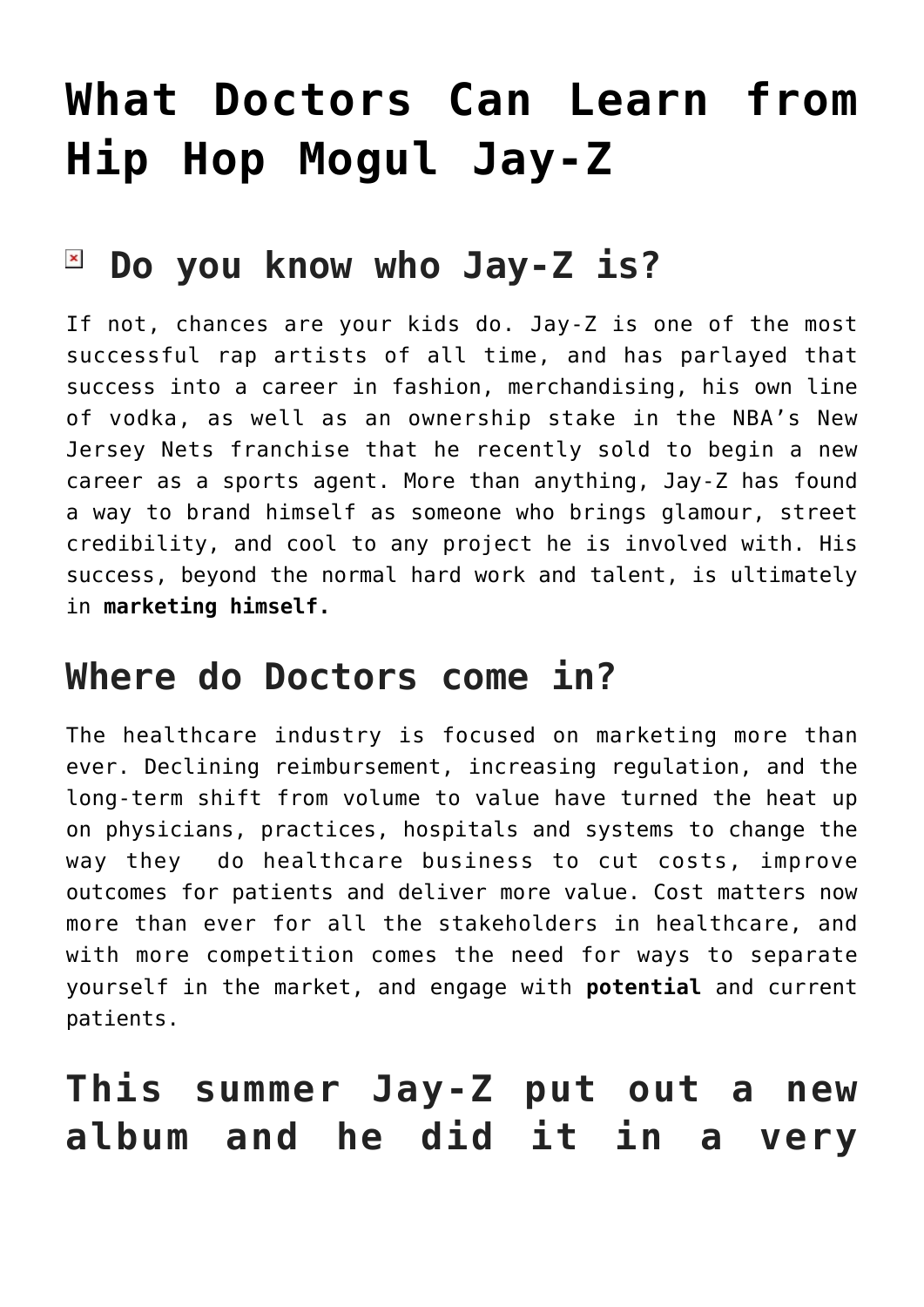# **unique way**

To promote his album, Jay-Z ran a commercial during Game 5 of the 2013 NBA finals announcing that he had recorded a new album, and that it would be available to download, free of charge for the first million people to download it from a mobile app made especially for the release. The catch? The album would only be free to people who had a Samsung mobile device – a mobile phone or tablet. Jay-Z signed an exclusive deal with Samsung to promote the album (modestly titled Magna Carta Holy Grail), Samsung products and the free mobile app to get the album **before it was available via retail.** Because of the hype (and the price, of course) the million downloads happened almost as soon as the album was made available on July 4th.

- Samsung purchased the albums from Jay-Z, so RIAA certified the album Platinum immediately.
- Samsung was able to associate themselves with one of the biggest music releases of the year, and guarantee that only their current (and future) customers were first to hear it.
- More than that, using the permissions of the mobile app, both Jay-Z and Samsung were able to get tons of valuable market research about the internet and mobile habits of the downloaders.
- The fans (at least the first million of them with a Samsung) got a brand new album from Jay-Z for free.

This is a basic form of content marketing, but it was groundbreaking for an artist as big as Jay-Z and a company as big as Samsung.

### **What can doctors learn?**

**Market research is critical.** *Jay-Z made a few million selling*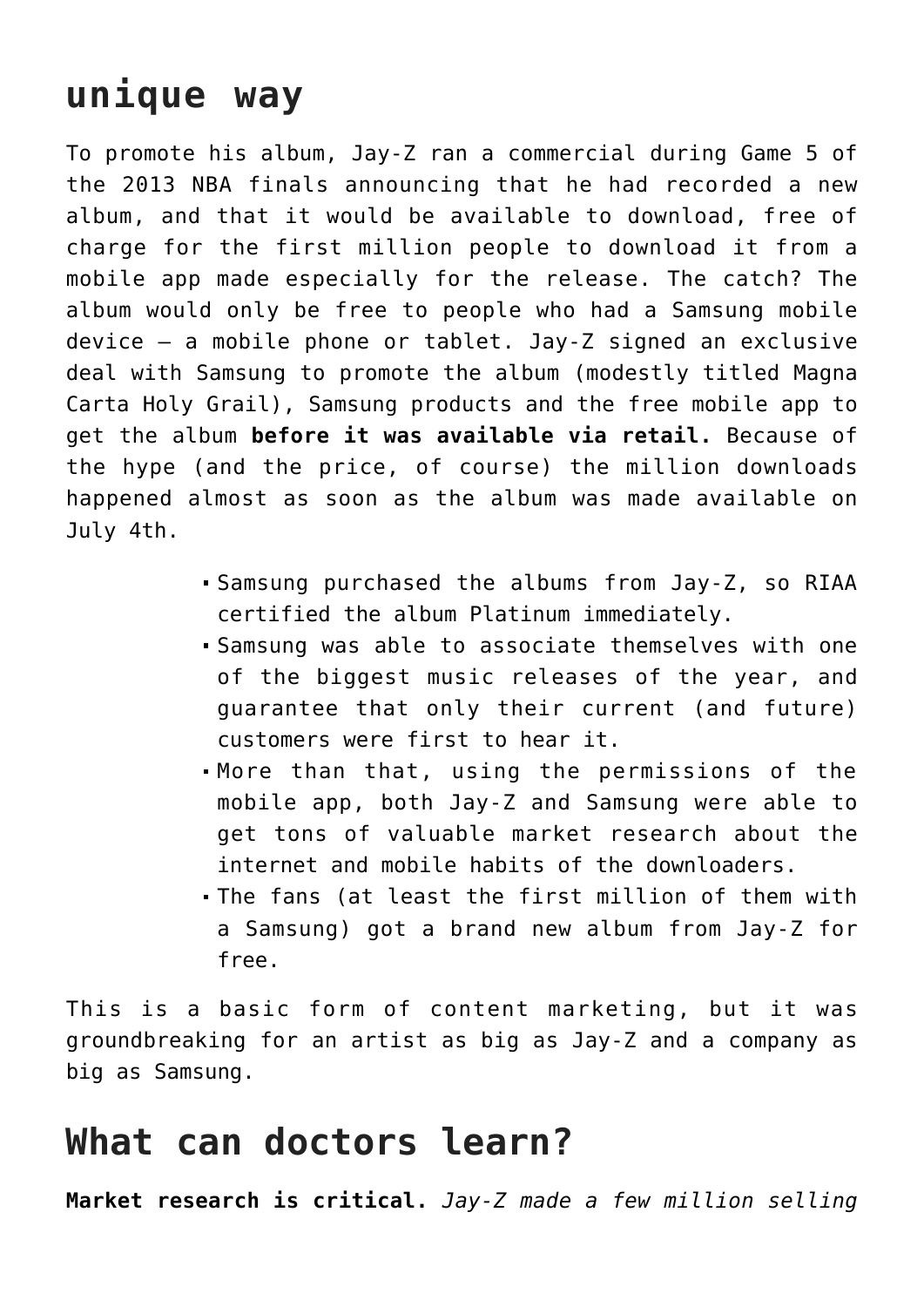*the digital copies of his album to Samsung, but the information he gained from the app downloads was priceless for future collaborations.* 

The more you know about your patient base and where they come from, the better. For niche specialists, your market might be global so you'll need to know more about them to reach them. Market research can take many forms, from hard data from census and surveys to anecdotal methods as simple as asking one of your patients "What could we be doing better?" In a future where providers are reimbursed based on value, leveraging the data in your EMR to understand your patient population as a whole will be critical to many of your most important business operations.

**You gain by giving things away for free.** *By buying and giving away a million Jay-Z albums, Samsung became aligned with a major force in global culture and music – and probably sold a few phones too.*

What about all of the questions you hear over and over again on the phone and in office visits? Seasonal stuff about allergies, sunburns, the flu and physicals for sports. What if you *gave this info away* to anyone who wanted it on your practice website? With the changes coming in the ACA, what if your practice manager wrote a post or white paper about how your patients can prepare for what will and won't change? If your practice offers a special service that is hard to find locally for many people, what if you prepared an ebook about how your particular therapy benefits patients, or how they can change other lifestyle habits to complement their current therapy? All of these things are ways to reach a wide variety of people, gain credibility, and give away high-quality free information that can be converted to marketing leads for your practice.

**Separate yourself.** *Jay-Z probably couldn't have released his first album in this manner. Jay-Z has been successfully*